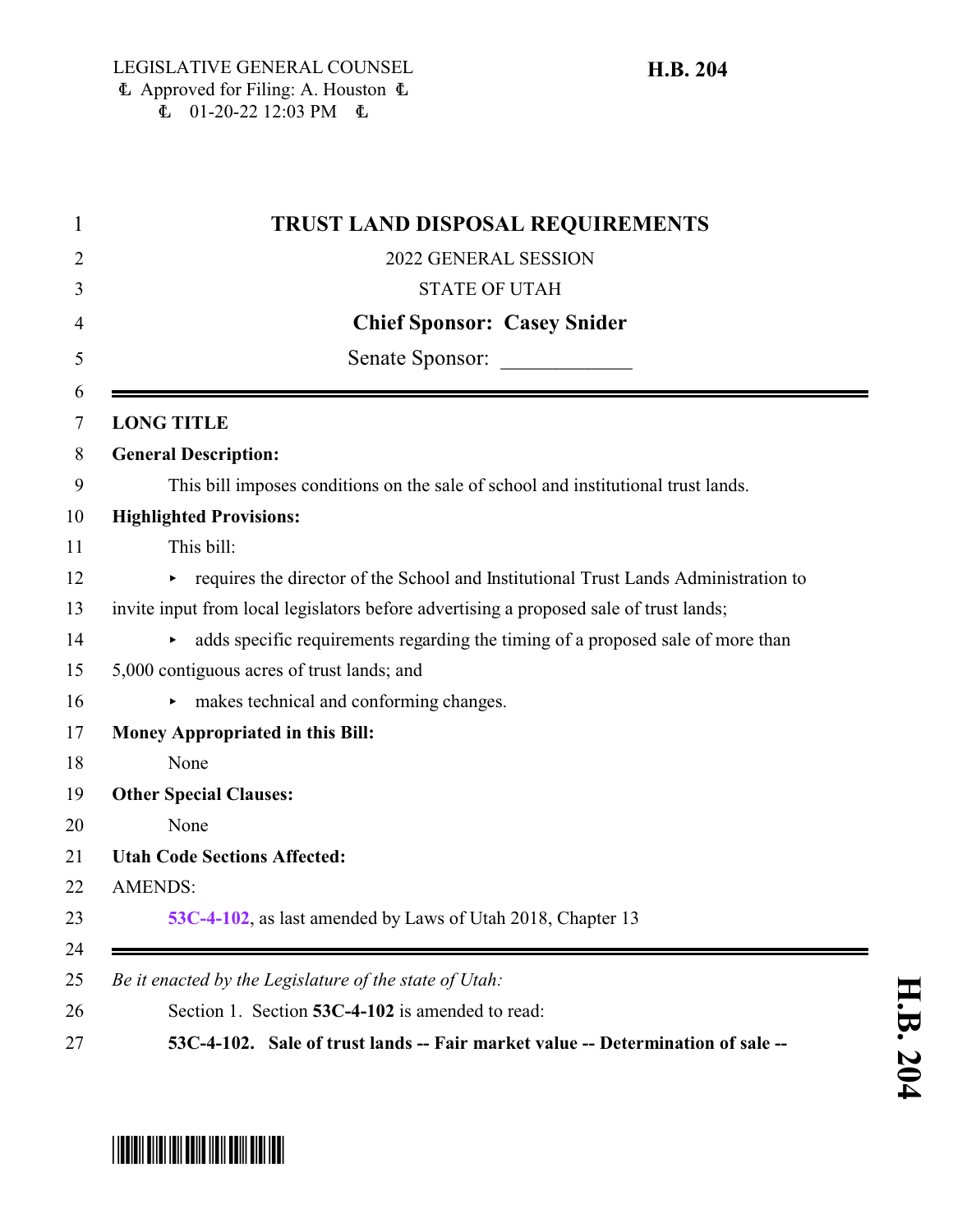| 28 | Advertising proposed sales -- Sale procedures -- Defaults.                                         |
|----|----------------------------------------------------------------------------------------------------|
| 29 | (1) Trust lands may not be sold for less than the fair market value.                               |
| 30 | (2) (a) The director shall determine whether disposal or retention of all or a portion of a        |
| 31 | property interest in trust lands is in the best interest of the trust.                             |
| 32 | (b) When it is determined that the disposal of an interest in trust lands is in the best           |
| 33 | interest of the applicable trust, the transaction shall be accomplished in an orderly and timely   |
| 34 | manner.                                                                                            |
| 35 | (3) (a) At least 15 days before advertising a proposed sale of trust lands, the director           |
| 36 | shall:                                                                                             |
| 37 | (i) give notice of the proposed sale to the legislators of the legislative districts in which      |
| 38 | the trust lands are located; and                                                                   |
| 39 | (ii) invite the notified legislators to provide comments on the proposed sale.                     |
| 40 | (b) Comments submitted to the director by a legislator are not binding on the director's           |
| 41 | determination regarding whether a proposed sale of trust lands is in the best interest of the      |
| 42 | trust.                                                                                             |
| 43 | $[\langle 3\rangle]$ (4) The director shall advertise any proposed sale, lease, or exchange of an  |
| 44 | interest in trust lands in a reasonable manner consistent with the director's fiduciary            |
| 45 | responsibilities.                                                                                  |
| 46 | For a proposed sale of more than 5,000 contiguous acres of trust lands:<br>(5)                     |
| 47 | the director shall advertise the proposed sale at least 15 days before the first day of:<br>(a)    |
| 48 | the annual general session of the Legislature;<br>(i)                                              |
| 49 | a legislative session convened by joint proclamation of the president of the Senate<br>(ii)        |
| 50 | and speaker of the House of Representatives under Utah Constitution, Article VI, Section 2,        |
| 51 | where consideration of the proposed sale is included in the proclamation as a purpose for          |
| 52 | which the Legislature is to be convened; or                                                        |
| 53 | (iii) a legislative session convened by the governor under Utah Constitution, Article              |
| 54 | VII, Section 2, where consideration of the proposed sale is included in the governor's             |
| 55 | proclamation as a purpose for which the Legislature is to be convened; and                         |
| 56 | (b) (i) if the sale will be conducted by public auction, the director may not conduct the          |
| 57 | auction until after the end of the first legislative session described in Subsection $(5)(a)$ that |
| 58 | begins at least 15 days after the director first advertises the proposed sale; or                  |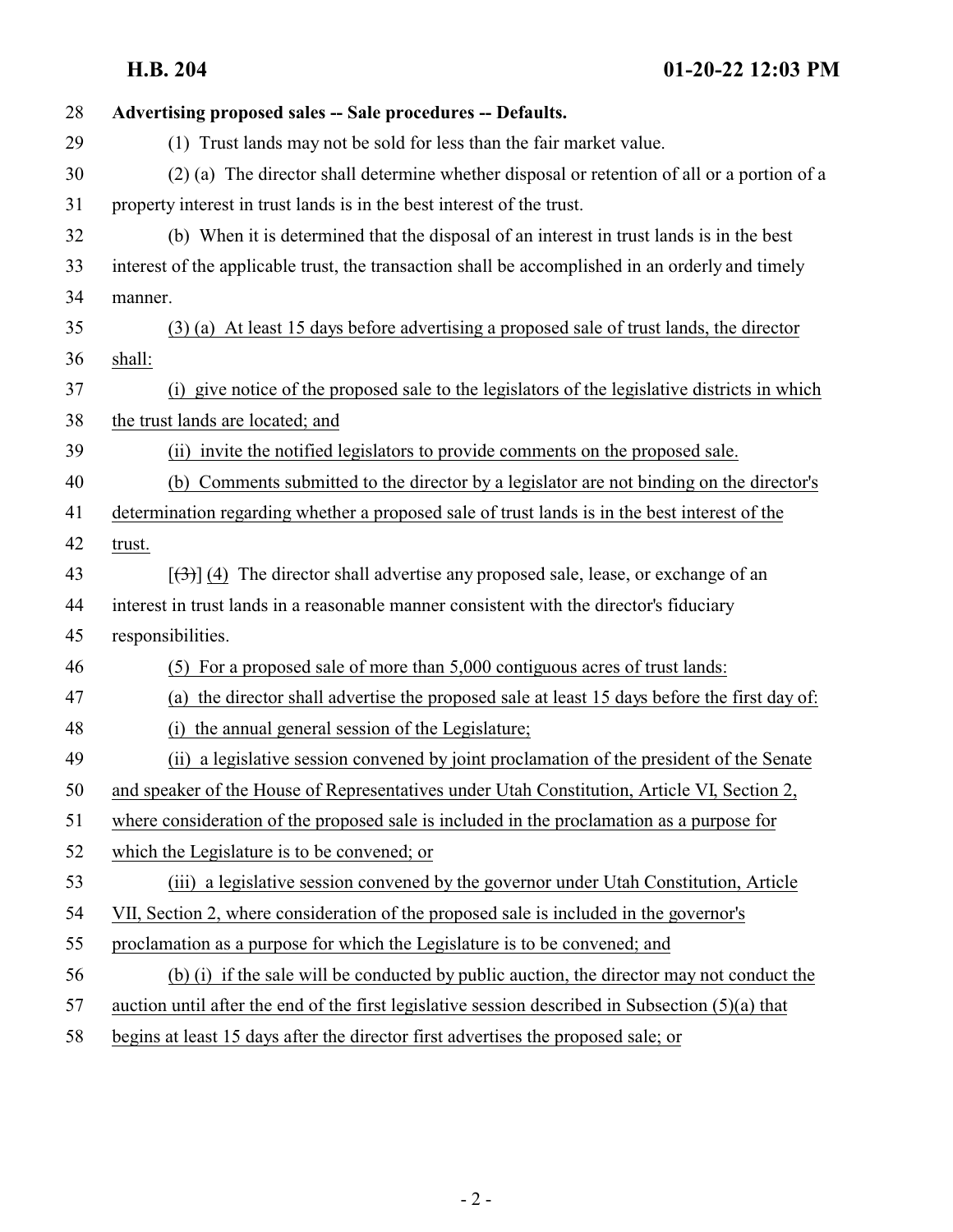## **01-20-22 12:03 PM H.B. 204**

 (ii) if the sale will be conducted by negotiated sale, the director may not close the period of accepting and evaluating competitive offers before the end of the first legislative session described in Subsection (5)(a) that begins at least 15 days after the director first advertises the proposed sale.  $[4]$  (6) (a) Any tract of trust land may be subdivided and sold, leased, or exchanged in accordance with a plan, contract, or other action designating the land to be subdivided that is approved by the director. (b) The director may survey the tract and direct its subdivision. (c) A plat of the survey shall be filed with the county recorder of the county in which the land is located and with the administration.  $[69]$  [(5)] (7) Sale conditions, including qualification of prospective purchasers, shall be in accordance with accepted mortgage lending and real estate practices.  $[66]$  (8) Upon the sale of land, the director shall issue to the purchaser a certificate of sale which describes the land purchased and states the amount paid, the amount due, and the time when the principal and interest will become due.  $\lceil$ (9) Upon payment in full of principal and interest, payment in full of any amounts required to be paid for the partial release of property, or acceptance of appropriate conveyance documents in satisfaction of a land exchange, the governor, or the governor's designee, shall issue a patent to the purchaser, heir, assignee, successor in interest, or other grantee as determined by the director.  $[(8)] (10) (a)$  If a purchaser of trust lands defaults in the payment of any installment of principal or interest due under the terms of the contract of sale, the director shall notify the purchaser that if the default is not corrected within 30 days after issuance of the notice the director shall proceed with any remedy which the administration may pursue under law or the contract of sale. (b) The notice shall be sent by registered or certified mail to the purchaser at the latest address as shown by the records of the administration. (c) If the default is not corrected by compliance with the requirements of the notice of default within the time provided by the notice, the director may pursue any available remedy under the contract of sale, including forfeiture.

(d) If forfeited lands are sold again to the same purchaser, the sale may be made by a